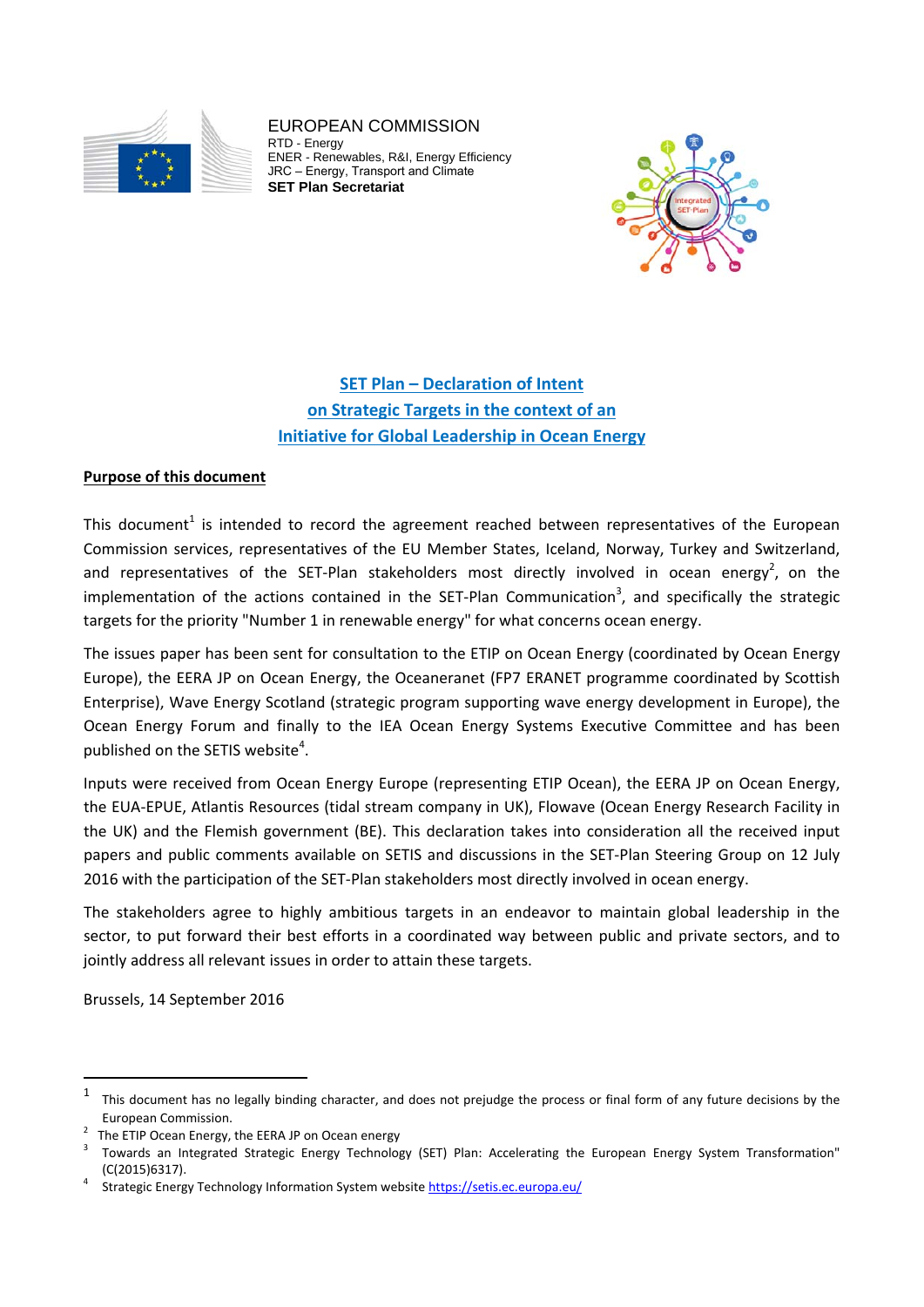#### *Introduction Ocean Energy*

Ocean energy is abundant, geographically diverse and renewable. Ocean energy can play an important role in the energy mix in a low-carbon economy as it is very predictable. This means it has the potential to contribute substantial value to the energy system. Under the right conditions for both technological development and project deployment, 100 GW of ocean energy capacity could be installed by 2050, feeding around 350 TWh of power to the grid.<sup>5</sup> The potential contribution of ocean energy is estimated to be of around 10 % of EU power demand by 2050; with ocean energy thus playing a significant role in the future EU energy system. Ocean energy has the potential to create new, high-quality jobs in project development, component manufacturing and operations. A substantial proportion of these employment opportunities will arise in the Atlantic coastal areas, which currently suffer from high unemployment. Ocean energy can also contribute to Europe's decarbonisation goals.

There are five main ocean energy sources: tidal stream, wave, tidal range, salinity gradient and ocean thermal gradient (OTEC). Currently, the different technologies to capture these resources are at varying stages of development in Europe.<sup>6</sup>

Tidal stream and wave cover both different technologies, depending on the type of resource and whether the devices are intended for deployment far-shore, near-shore, close to shore, or co-located on existing marine infrastructure such as dams, harbour walls or breakwaters. Over the past ten years, over 20 MW of tidal stream and wave devices on different scales have been tested in European waters.

A number of MW‐sized tidal stream turbines have been deployed and grid connected, whilst the first multi MW array is expected to be grid connected by the end of 2016.

Technological development and deployment of wave energy is a few years behind that of tidal stream. The difficulty in attracting investor capital for emerging technologies has compromised a number of wave energy projects over the past years, numerous prototypes and demonstrators have been deployed and tested in both the high-resource Atlantic arc and in the lower-resource North and Mediterranean seas. Between 2016 and 2018, the first MW‐size arrays are expected to be deployed.

A 240 MW tidal range power station has been in operation in France since 1966, and there are ideas about building on the same principle similar type of projects, of which one is at an advanced stage of development<sup>7</sup>. The technology is considered to be mature, but the market potential is geographically limited and requires large infrastructural works which can have an impact on the environment. Small scale prototypes of Ocean Thermal Energy convertors have been built already, and a large scale OTEC plant is planned in Martinique. A small‐scale demonstration salinity gradient plant is in operation in the Netherlands. A relatively small number of actors are working on tidal range, OTEC and salinity gradient energy. The replicability potential of these technologies and their potential contribution to the EU energy system needs further investigation.

Today 45 % of wave energy companies and 50 % of tidal energy companies are from Europe, but ocean energy is still at pre-commercial stage and considerable progress is required in research, development, demonstration and validation of the technology to improve performance and reduce the cost of energy, to allow the sector to realise its potential contribution to energy supply, industrial leadership, economic growth

<sup>&</sup>lt;sup>5</sup> DRAFT Ocean Energy Strategic Roadmap - Building Ocean Energy for Europe, Ocean Energy Forum 2015 6 JRC Ocean Energy technology status report 2014 and 2016 (to be published). <sup>7</sup> http://www.tidallagoonswanseabay.com/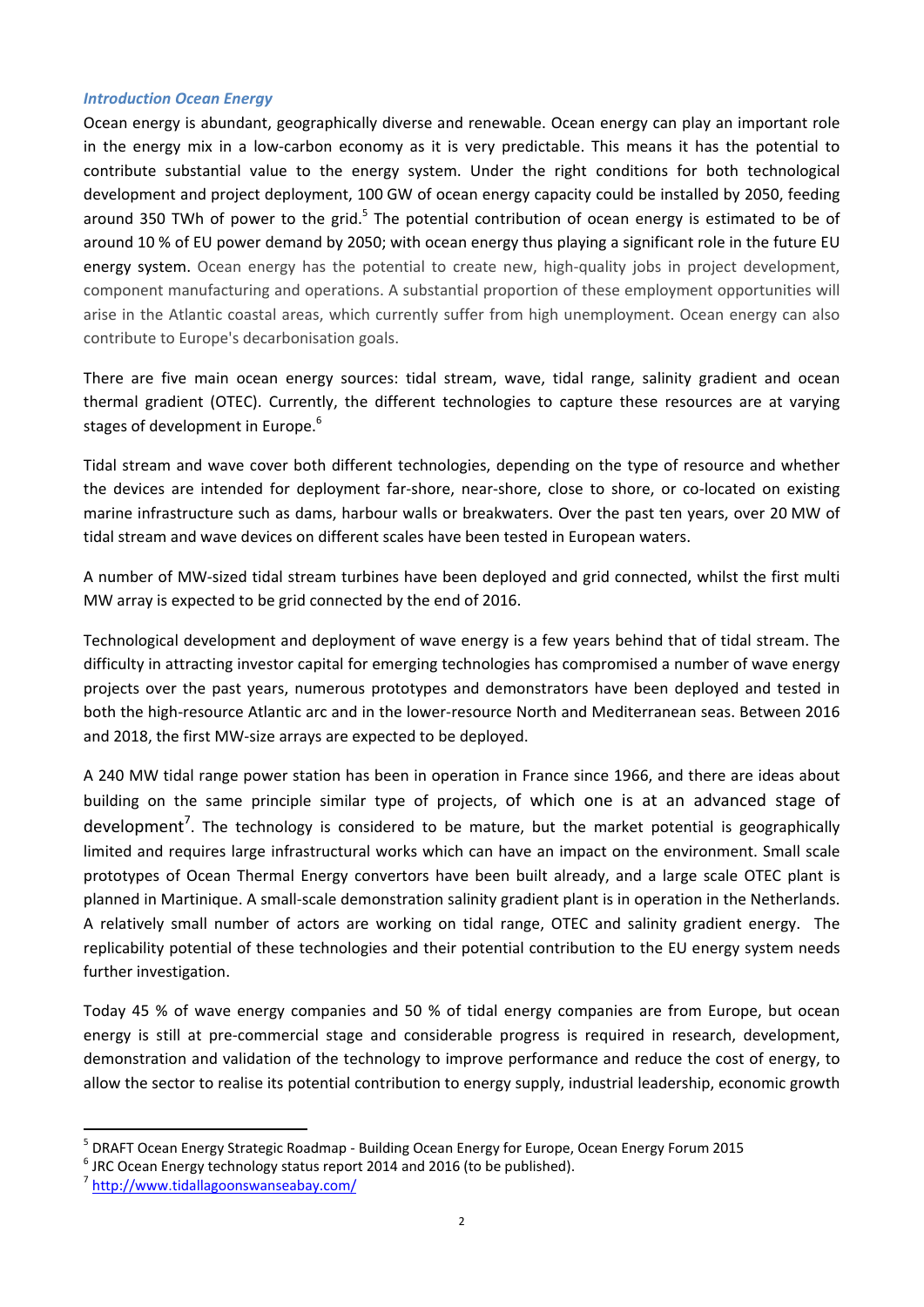and mitigation of climate change. Wave and tidal energy technologies could provide up to 15% of the EU electricity potential in the long term<sup>8</sup>.

# *Targets*

The high level targets for the ocean energy sector are to bring ocean energy to commercial deployment, to drive down the levelised cost of energy (LCoE), to maintain and grow Europe's leading position in ocean energy and to strengthen the European industrial technology base, thereby creating economic growth and jobs in Europe and allowing Europe to compete on a global stage.

Ocean energy technologies need to demonstrate now their reliability and capacity to survive in aggressive sea conditions ensuring, thus, device availability to reduce risk for project developers and investors. They need to demonstrate their market potential and they should be cost-competitive in comparison with other energy technologies.

In order to speed up the time to market of ocean energy technologies it is important to prioritise and concentrate efforts for a limited number of technologies. Priority will be given to tidal stream and wave energy which have a high market potential for Europe and sufficient scale on a European level.

## **Proposed targets in ocean energy**

# **Development of cost competitive ocean energy technologies with high market potential for Europe.**

The LCoE for tidal stream energy should be reduced to at least 15 ct€/kWh in 2025 and 10 ct€/kWh in 2030. Wave energy technology should follow the same pathway and reach at least the same cost targets maximum 5 years later than tidal energy: 20 ct€/kWh in 2025, 15 ct€/kWh in 2030 and 10 ct€/kWh in 2035.

The costs for delivering the electricity to onshore substations are taken into account within the LCoE.

To realise these targets it is expected that there will it will be important to improve the reliability and survivability of the ocean energy converters. The device availability and capacity factor should be increased as much as possible. For the availability at least 80% in 2025, 90% in 2030 and 95% in 2040 should be targeted.

To realise the cost targets a facilitating research and innovation framework needs to be accompanied by sufficiently large deployment volumes and by consolidation of the supply chain at EU level. A projected relation between cost reductions and volumes deployed can be seen in the figure below. Higher deployment rates would definitely lead to higher cost reductions.

 <sup>8</sup> COM(8)2014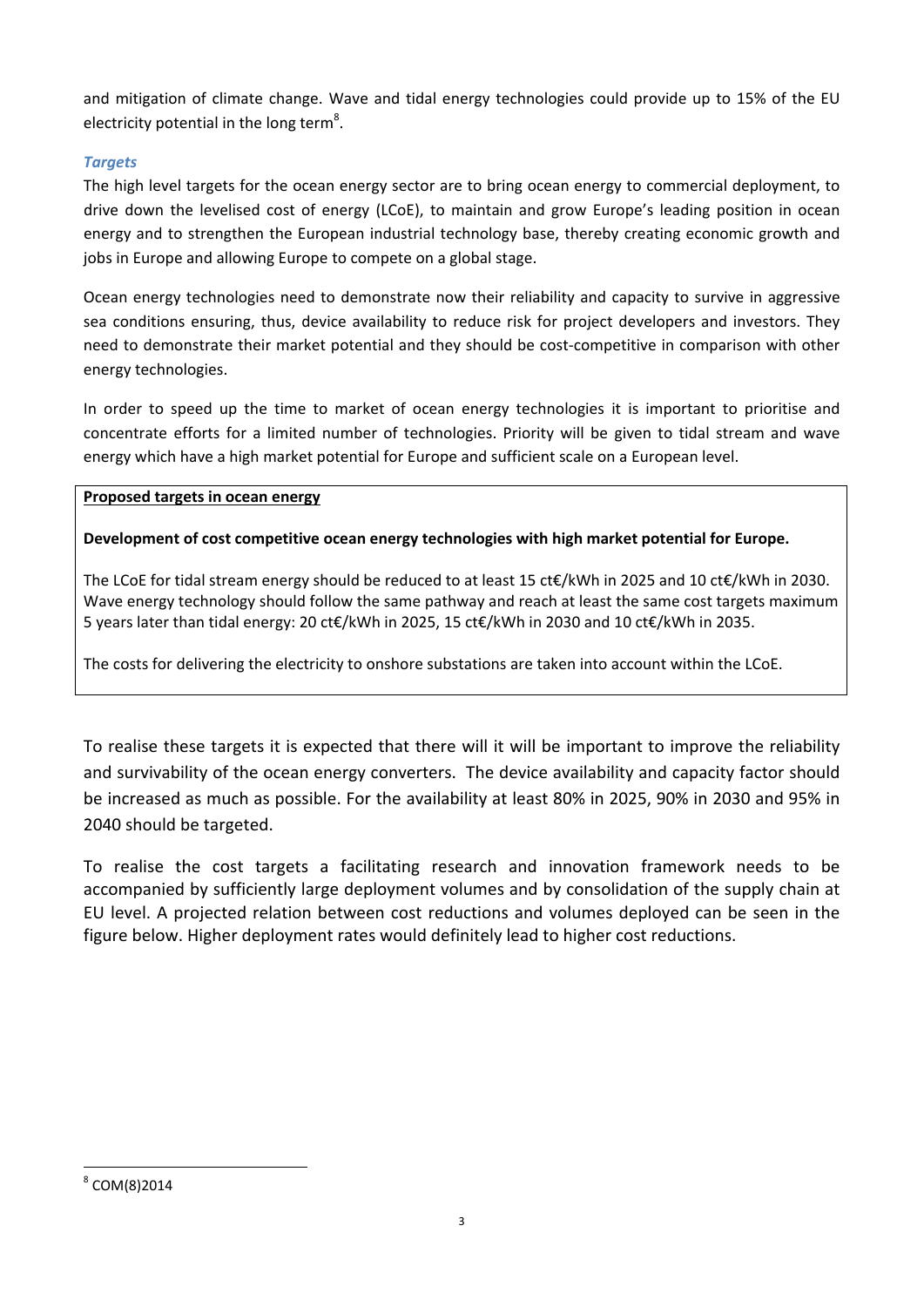

Figure 1: LCoE predictions for 10 MW early arrays, after 10 MW already installed assuming a learning rate of 12%.<sup>9</sup>

<sup>&</sup>lt;sup>9</sup> SI Ocean report -Wave and Tidal Energy Market Deployment Strategy for Europe - June 2014